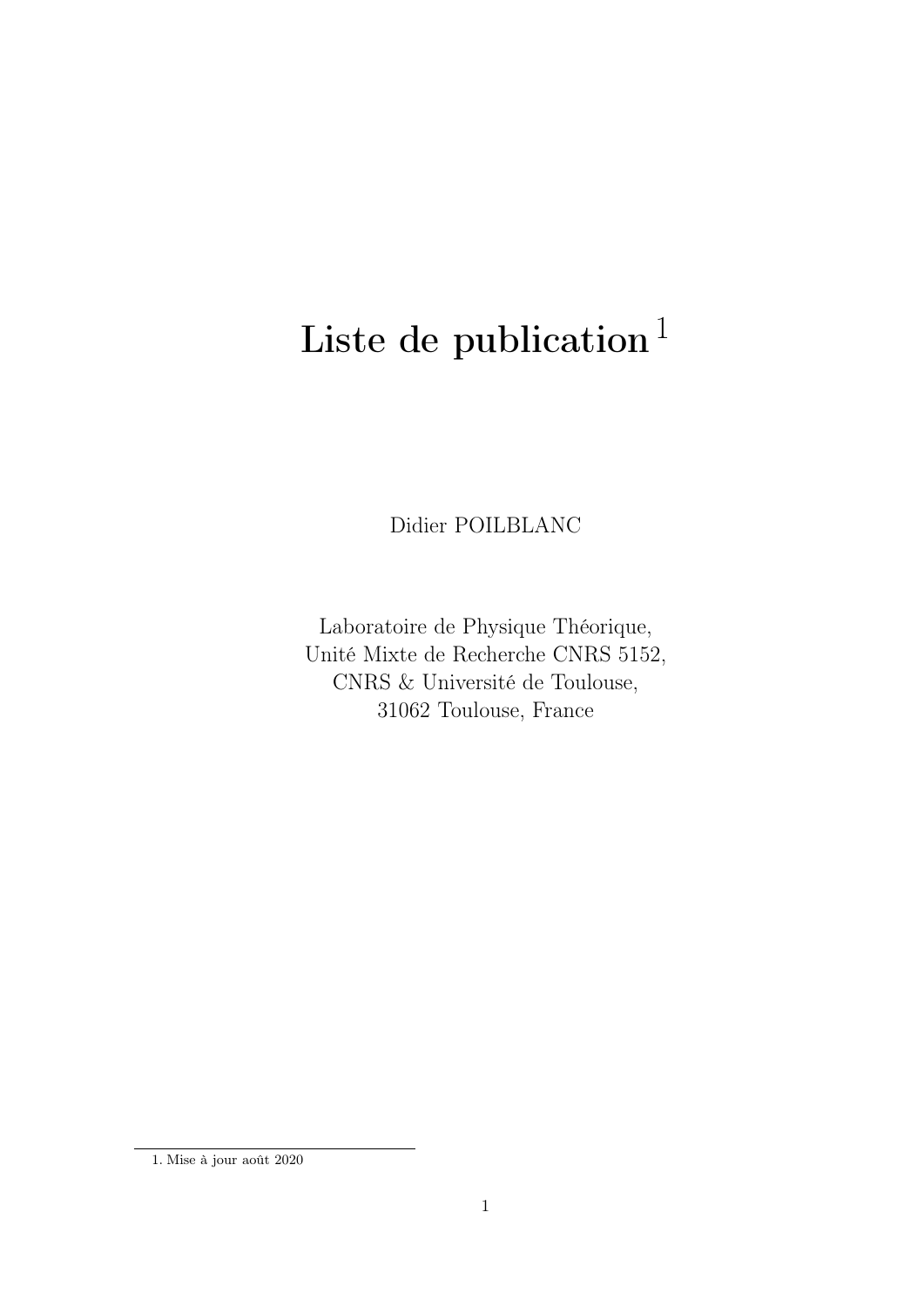## Table des matières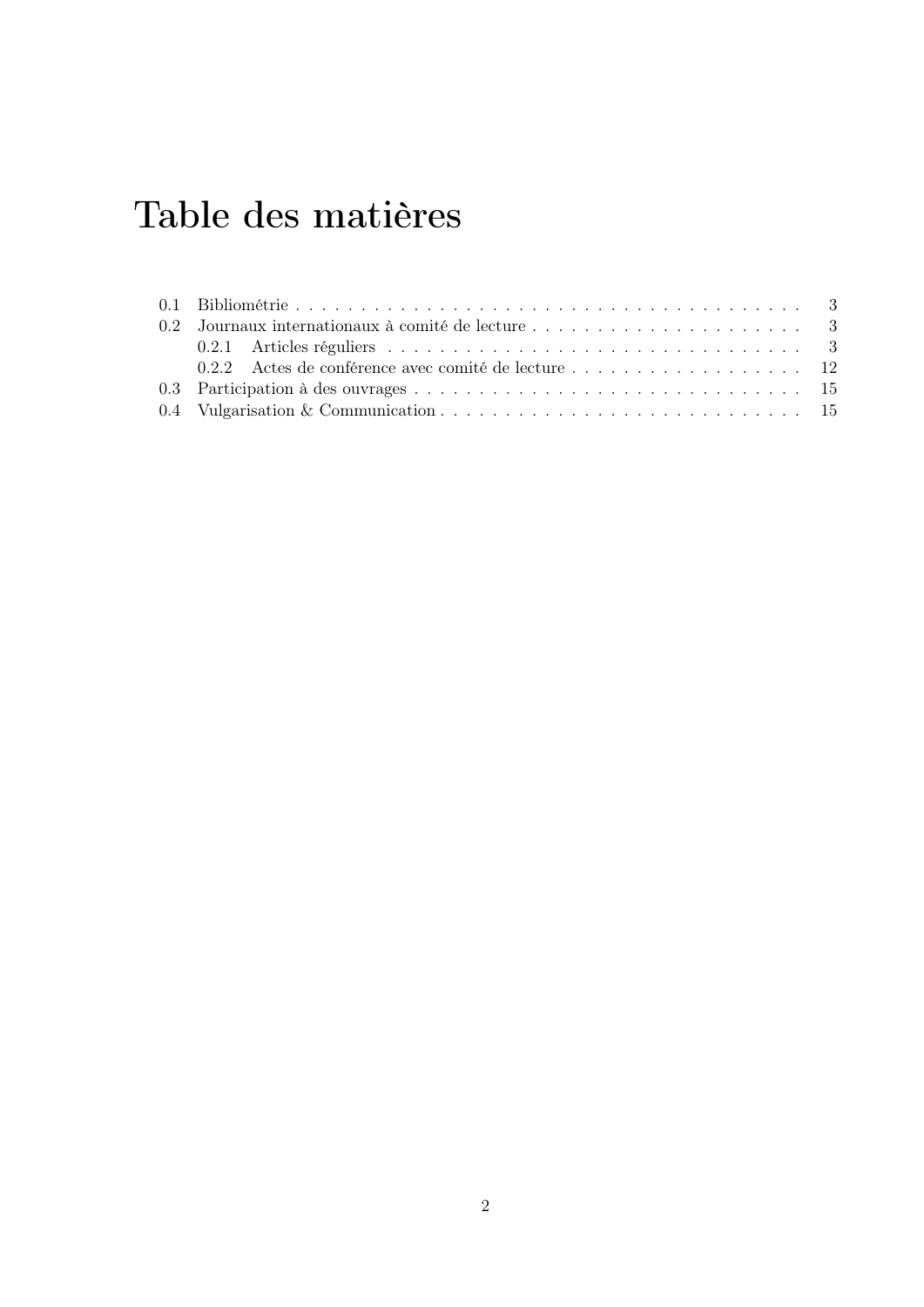## 0.1 Bibliométrie

Citations: 7500 (ISI), 10100 (Google Scholar) H-Index: 45 (ISI), 53 (Google Scholar) Nombre de citations moyen par an (Google): 550

### 0.2 Journaux internationaux à comité de lecture

Cette liste contient 240 publications incluant:

1 Science

- 1 Nature Physics
- ∼35 Phys. Rev. Letters
- 1 Chem. Phys. Lett.
- 3 Europhys. Letters
- $\sim$ 130 Phys. Rev. B

1 Phys. Rev. E

4 Eur. Phys. J B

#### 0.2.1 Articles réguliers

- 1. Quantized density wave ordering induced by a magnetic field in quasi one dimensional conductors in the weak coupling limit. D. Poilblanc, M. Heritier, G. Montambaux, P. Lederer, J. Phys. C 19, L321 (1986).
- 2. Quantized Hall effect in the field-induced density wave phases of low dimensional conductors. D. Poilblanc, G. Montambaux, M. Heritier, P. Lederer, Phys. Rev. Lett. 58, 270 (1987).
- 3. Modes collectifs de basse énergie dans les phases ondes de densité de spin ultraquantiques (note présentée par J. Friedel). P. Lederer, D. Poilblanc, C. R. Acad. Sc. Paris t304, IZI 251 (1987).
- 4. Collective modes in ultra quantum crystal; field induced spin density wave phases–I. D. Poilblanc, P. Lederer, Phys. Rev. B 37 9650 (1988).
- 5. Collective modes in ultra quantum crystal; field induced spin density wave phases. II-Coupling between longitudinal and transverse fluctuations. D. Poilblanc, P. Lederer, Phys. Rev. B 37, 9672 (1988).
- 6. Thermodynamic of the anisotropic electron gas under magnetic field. G. Montambaux, D. Poilblanc, Phys. Rev. B 37, 1913 (1988).
- 7. Collective modes in ultra quantum crystal; field induced spin density wave phases. P. Lederer, D. Poilblanc, G. Montambaux, Europhys. Lett. 5(2) 151 (1988).
- 8. Antiferromagnetism and superconductivity in a quasi two-dimensional electron gas scaling theory of a generic Hubbard model. P. Lederer, G. Montambaux, D. Poilblanc, J. Physique 48, 1613 (1987).
- 9. Exact states and variational states of a periodic two-dimensional cluster of the Heisenberg model. D. Poilblanc, Phys. Rev. B 39, 140 (1989).
- 10. Charged solitons in the Hartree-Fock approximation of the large-U Hubbard model. D. Poilblanc, T.M. Rice, Phys. Rev. B39 9749 (1989) (Rapid Com.).
- 11. Hole dynamics in the t-J model: an exact diagonalisation study. Y. Hasegawa, D. Poilblanc, Phys. Rev. B 40 9035 (1989).
- 12. Superconductivity from commensurate flux phases. P. Lederer, D. Poilblanc, T.M. Rice, Phys. Rev. Lett. 63 1519 (1989).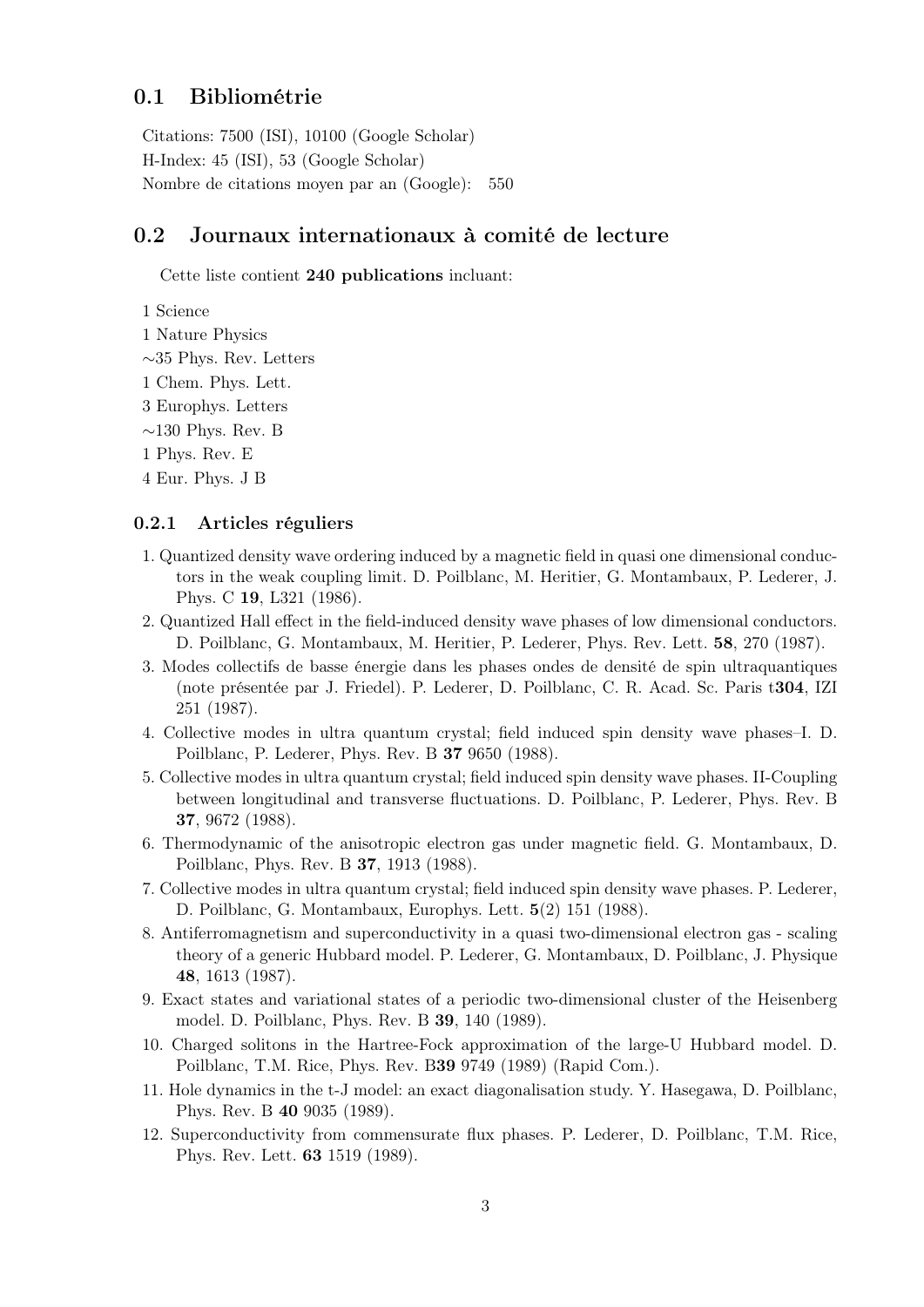- 13. Singlet wavefunction for the t-J model. D. Poilblanc, Phys. Rev. B 40 7376 (1989) (Rapid Com.).
- 14. Numerical study of flux phases in the t-J model. D. Poilblanc, Y. Hasegawa, T. M. Rice, Phys. Rev. B 41 1949 (1990).
- 15. Staggered flux phases in the t-J model. D. Poilblanc, Y. Hasegawa, Phys. Rev. B, 41 6989 (1990).
- 16. Charge and spin dynamics in doped quantum antiferromagnet. Y. Hasegawa, D. Poilblanc, Phys. Rev. B41 9555 (1990)(Rapid Com.).
- 17. Orbital magnetic moments in commensurate flux phases. P. Lederer, D. Poilblanc, T.M. Rice, Phys. Rev. B42 973 (1990).
- 18. Renormalized mean-field theory of flux phases. D. Poilblanc, Phys. Rev. B, 41 4827 (1990)(Rapid Com.).
- 19. Temperature dependence of the spin dynamics in quantum spin liquids. D. Poilblanc, Phys. Rev. B42, 4049 (1990).
- 20. Spectral function in the t-J model at finite doping. D. Poilblanc, E. Dagotto, Phys. Rev. B42 4861 (1990)(Rapid Com.).
- 21. Raman scattering in the t-J model with holes. E. Dagotto, D. Poilblanc, Phys. Rev. B 42 7940 (1990).
- 22. Optical mass in the t-J model. D. Poilblanc, E. Dagotto, Phys. Rev. B 44 466 (1991)(Rapid Com.).
- 23. Spin Dynamics in a frustrated magnet with short-range order. F. Mila, D. Poilblanc, C. Bruder, Phys. Rev. B 43 7891 (1991).
- 24. Cluster study of the t-J model: chiral fluctuations. D. Poilblanc, E. Dagotto, J. Riera, Phys. Rev. B 43 7899 (1991).
- 25. Static and dynamical correlations in a spin-1/2 frustrated antiferromagnet. D. Poilblanc, E. Gagliano, S. Bacci, E. Dagotto, Phys. Rev. B 43 10970 (1991).
- 26. Twisted boundary conditions in cluster calculations of the optical conductivity in twodimensional lattice models. D. Poilblanc, Phys. Rev. B 44 9562 (1991).
- 27. Comment on "Chiral ordering in a frustrated quantum spin system". D. Poilblanc and E. Dagotto, Phys. Rev. B 45 10111 (1992).
- 28. Static and dynamical properties of doped Hubbard clusters. E. Dagotto, A. Moreo, F. Ortolani, D. Poilblanc, and J. Riera, Phys. Rev. B 45 10741 (1992).
- 29. Ferromagnetism in the 2D t-J model. D. Poilblanc, Phys. Rev. B 45 10775 (1992).
- 30. Single hole in a quantum antiferromagnet: finite size scaling approach. D. Poilblanc, H. Schulz and T. Ziman, Phys. Rev. B 46 6435 (1992).
- 31. Single hole spectral density in a spin antiferromagnetic background. D. Poilblanc, H. Schulz and T. Ziman, Phys. Rev. B 47 3268 (1993).
- 32. Quantum chaos in spin-fermion models. G. Montambaux, D. Poilblanc, J. Bellissard and C. Sire Phys. Rev. Lett. 70, 497 (1993).
- 33. Dynamical properties of a single hole in a quantum antiferromagnet. D. Poilblanc, T. Ziman, H.J. Schulz and E. Dagotto, Phys. Rev. B. 47, 14267 (1993).
- 34. GOE versus Poisson statistics in integrable and non-integrable quantum hamiltonians. D. Poilblanc, T. Ziman, J. Bellissard, F. Mila and G. Montambaux, Europhys. Lett., 22 (7), 537 (1993).
- 35. Binding of holes and pair spectral function in the t–J model. D. Poilblanc, Phys. Rev. B 48, 3368 (1993).
- 36. d-wave bound state of holes in an antiferromagnet. D. Poilblanc, J. Riera, E. Dagotto, Phys. Rev. B 49, 12318 (1994).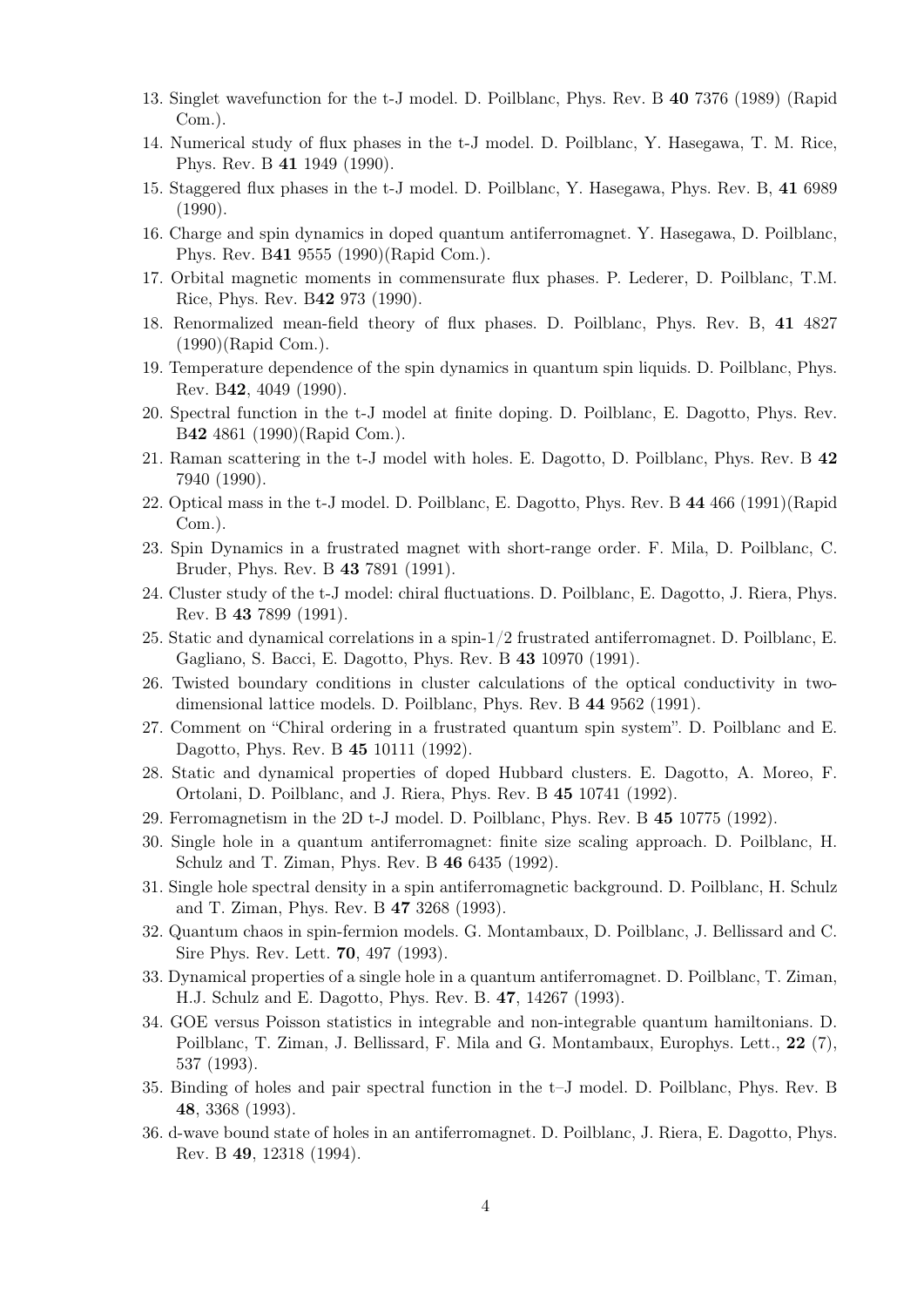- 37. Persistent currents in disordered and interacting 1D mesoscopic rings. G. Bouzerar, D. Poilblanc and G. Montambaux, Phys. Rev. B 49, 8258 (1994).
- 38. Internal structure of the singlet  $d_{x^2-y^2}$  hole pair in an antiferromagnet. D. Poilblanc, Phys. Rev. B 49, 1477 (1994).
- 39. Resonant Impurity scattering in a strongly correlated electron model. D. Poilblanc, D.J. Scalapino, W. Hanke, Phys. Rev. Letters 72, 884 (1994).
- 40. Impurity scattering in 1D ring of interacting electrons. G. Bouzerar, D. Poilblanc, J. Phys. I France 4, 1699 (1994).
- 41. Magnetic order and disorder in the  $J_1-J_2$  model. H.J. Schulz, T. Ziman, D. Poilblanc, J. Phys. I France 6, 675-703 (1996).
- 42. Large physical spin approach for strongly correlated electrons. A. Angelucci, S. Sorella, and D. Poilblanc, Phys. Lett. A198, 145 (1995).
- 43. Spin gaps in coupled t–J ladders. D. Poilblanc, H. Tsunetsugu, and T.M. Rice, Phys. Rev. B 50 6511 (1994) (Rapid Com.).
- 44. Binding of holes to a magnetic impurity in a strongly correlated system. D. Poilblanc, D.J. Scalapino, and W. Hanke, Phys. Rev. B 50, 13020 (1994) (Rapid Com.).
- 45. Persistent currents in multichannel interacting mesoscopic rings. G. Bouzerar and D. Poilblanc, Phys. Rev. B 52, 10 772 (1995).
- 46. Spin and charge modes in the t–J ladder. D. Poilblanc, D.J. Scalapino, W. Hanke, Phys. Rev. B 52, 6796 (1995).
- 47. Evidence for composite nature of quasiparticles in the 2D t–J model. P. Beran, D. Poilblanc and R.B. Laughlin, Nucl. Phys. B 473, 707-720 (1996).
- 48. Evidence for a superfluid density in t–J ladders. C. Hayward, D. Poilblanc, R.M. Noack, D.J. Scalapino and W. Hanke, Phys. Rev. Letters 75, 926 (1995).
- 49. Phase diagram of the 2D t–J model at low doping. D. Poilblanc, Phys. Rev. B 52, 9201 (1995).
- 50. Dynamical properties of two coupled Hubbard chains at half filling. H. Endres, R.M. Noack, W. Hanke, D. Poilblanc and D.J. Scalapino, Phys. Rev. B 53 5530 (1996).
- 51. T-matrix formulation of extended potential scattering in correlated systems. W. Ziegler, D. Poilblanc, H. Endres, W. Hanke and D. J. Scalapino, Phys. Rev. B 53, 8704 (1996).
- 52. Luttinger liquid behavior and superconducting correlations in t–J ladders. C. Hayward and D. Poilblanc, Phys. Rev. B 53, 11721 (1996).
- 53. Integrability and coherence of hopping between correlated electron systems. F. Mila and D. Poilblanc, Phys. Rev. Letters, 76, 287 (1996).
- 54. Pair breaking by impurities in the 2D t–J model. J. Riera, S. Koval, D. Poilblanc and F. Pantigny, Phys. Rev. B 54, 7441 (1996).
- 55. Multi-mode electron-phonon coupling in the 2D t-J-Holstein model. D. Poilblanc, T. Sakai, W. Hanke and D.J. Scalapino, Europhys. Lett. 34, 367 (1996).
- 56. Optical conductivity of a t–J ladder. C. A. Hayward, D. Poilblanc and D. J. Scalapino, Phys. Rev. B 53 R8863 (1996).
- 57. Persistent currents in interacting systems: role of the spin. G. Bouzerar and D. Poilblanc, J. Phys. I France, 7, 877–887 (1997).
- 58. Bond alternation of polyacetylene as a spin-Peierls distorsion. S. Capponi, N. Guihéry, J.-P. Malrieu, B. Miguel and D. Poilblanc, Chem. Phys. Letters 225, 238 (1996).
- 59. One particle interchain hopping in coupled Luttinger liquids. D. Poilblanc, H. Endres, F. Mila, M. Zacher, S. Capponi and W. Hanke, Phys. Rev. B 54, 10261 (1996).
- 60. The magnetization of  $Cu_2(C_5H_{12}N_2)_2Cl_4$ : a Heisenberg spin ladder. C. Hayward, D. Poilblanc and L. P. Levy, Phys. Rev. B 54, 12649 (1996) (RC).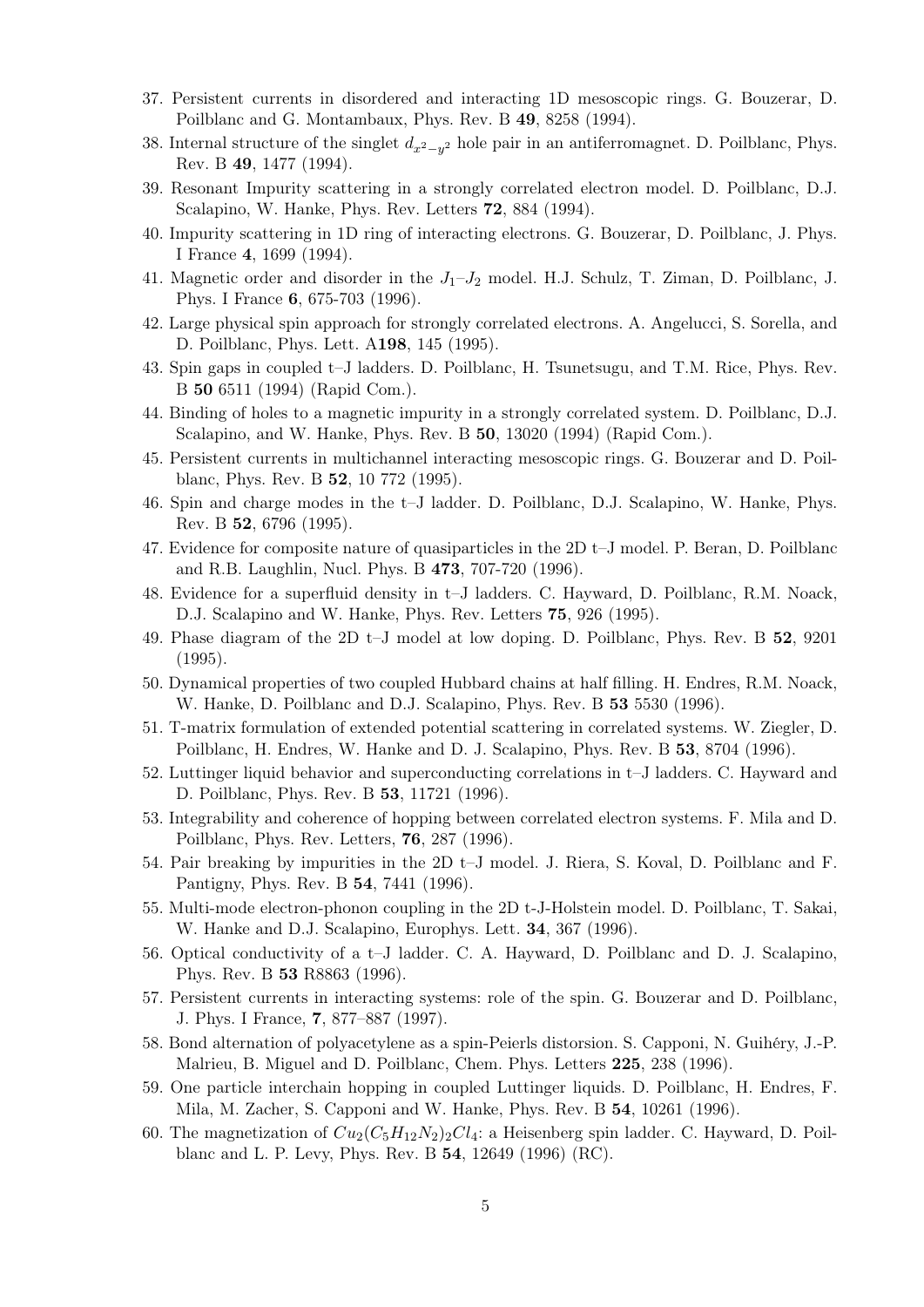- 61. On the presence of mid-gap states in  $CaV<sub>4</sub>O<sub>9</sub>$ . M. Albrecht, F. Mila and D. Poilblanc, Phys. Rev. B 54 15856 (1996).
- 62. Confinement and transverse conductivity in coupled Luttinger liquids. S. Capponi, D. Poilblanc and F. Mila, Phys. Rev. B 54, 17547 (1996).
- 63. Hole pairing and pair spectral function in generalized 2D  $t J$ –Holstein models. T. Sakai, D. Poilblanc and D.J. Scalapino, Phys. Rev. B 55, 8445 (1997).
- 64. Reply Comment on "Integrability and coherence of hopping between correlated electron". F. Mila and D. Poilblanc, Phys. Rev. Letters, 78, 564 (1997).
- 65. Spin dynamics of the spin-Peierls compound  $CuGeO<sub>3</sub>$  under magnetic field. D. Poilblanc, J. Riera, C. A. Hayward, C. Berthier and M. Horvatic, Phys. Rev. B 55, R11941 (1997).
- 66. Insulator–metal transition in one dimension induced by long–range electronic interactions. D. Poilblanc, S. Yunoki, S. Maekawa and E. Dagotto, Phys. Rev. B 56, R1645 (1997).
- 67. Dynamical properties of the spin–Peierls Compound  $\alpha'$ –NaV<sub>2</sub>O<sub>5</sub>. D. Augier, D. Poilblanc, S. Haas, A. Delia and and E. Dagotto, Phys. Rev. B 56, R5732 (1997).
- 68. Dynamical correlations in one dimensional spin-Peierls CuGeO<sub>3</sub> and NaV<sub>2</sub>O<sub>5</sub> systems. D. Augier and D. Poilblanc, Eur. Phys. J. B 7, 1–10 (1998).
- 69. Ferromagnetic Kondo model for manganites: Phase diagram, charge segregation and ... . E. Dagotto, S. Yunoki, A. L. Malvezzi, A. Moreo, J. Hu, S. Capponi, D. Poilblanc and N. Furukawa, Phys. Rev. B. 58, 6414 (1998).
- 70. Absence of spin gap in the superconducting ladder compound  $Sr_2Ca_{12}Cu_{24}O_{41}$ . H. Mayaffre, P. Auban-Senzier, D. Jérome, D. Poilblanc, C. Bourbonnais, U. Ammerahl, G. Dhalenne and A. Revcolevschi, Science 279, 345 (1998).
- 71. Universal scaling behavior of coupled chains of interacting fermions. S. Capponi, D.Poilblanc and E. Arrigoni, Phys. Rev. B 57, 6360 (1998).
- 72. Numerical Calculations of the  $B_{1g}$  Raman Spectrum of the Two-Dimensional Heisenberg Model. Anders W. Sandvik, Sylvain Capponi, Didier Poilblanc and Elbio Dagotto, Phys. Rev. B 57, 8478 (1998).
- 73. Dynamical effects of phonons on soliton binding in spin-Peierls systems. D. Augier, D. Poilblanc, E. Sørensen and I. Affleck, Phys. Rev. B 58, 9110 (1998).
- 74. Far infrared studies of the spin-Peierls transition in  $\alpha'$ -NaV<sub>2</sub>O<sub>5</sub>. D.V. Smirnov, P. Millet, J. Léotin, D. Poilblanc, J. Riera, D. Augier and P. Hansen, Phys. Rev. B 57, R11037 (1998).
- 75. Photoemission, inverse photoemission and superconducting correlations in Hubbard and t–J ladders: role of the anisotropy between legs and rungs. J. Riera, D. Poilblanc, E. Dagotto, Eur. Phys. J. B 7, 53 (1999).
- 76. Thermodynamic Properties of the Spin-1/2 Antiferromagnetic ladder Cu2(C2H12N2)2Cl4 under Magnetic Field. R. Calemczuk, J. Riera, D. Poilblanc, J.-P. Boucher, G. Chaboussant, L. Lévy, O. Piovesana, Euro. Phys. J. B, 7, 171 (1999).
- 77. Study of impurity doping in spin-Peierls systems including lattice relaxation. P. Hansen, D. Augier, J. Riera, D. Poilblanc, Phys. Rev. B59, 13 557 (1999).
- 78. Soliton Approach to Spin-Peierls Antiferromagnets: Large-Scale Numerical Results. E. Sorensen, I. Affleck, D. Augier, D. Poilblanc, Phys. Rev. B 58 R14701 (1999).
- 79. Coexistence of charge density wave and spin-Peierls orders in quarter-filled quasi-one dimensional correlated electron systems. J. Riera and D. Poilblanc, Phys. Rev. B. 59, 2667 (1999).
- 80. Investigation of solitonic bound states in the Raman spectrum of pure and doped spin-Peierls chains. D. Augier, E. Sorensen, J. Riera and D. Poilblanc, Phys. Rev. B 60, 1075 (1999).
- 81. Antiferromagnetism in doped anisotropic two-dimensional spin-Peierls systems. A. Dobry, P. Hansen, J. Riera, D. Augier and D. Poilblanc, Phys. Rev. B 60, 4065 (1999).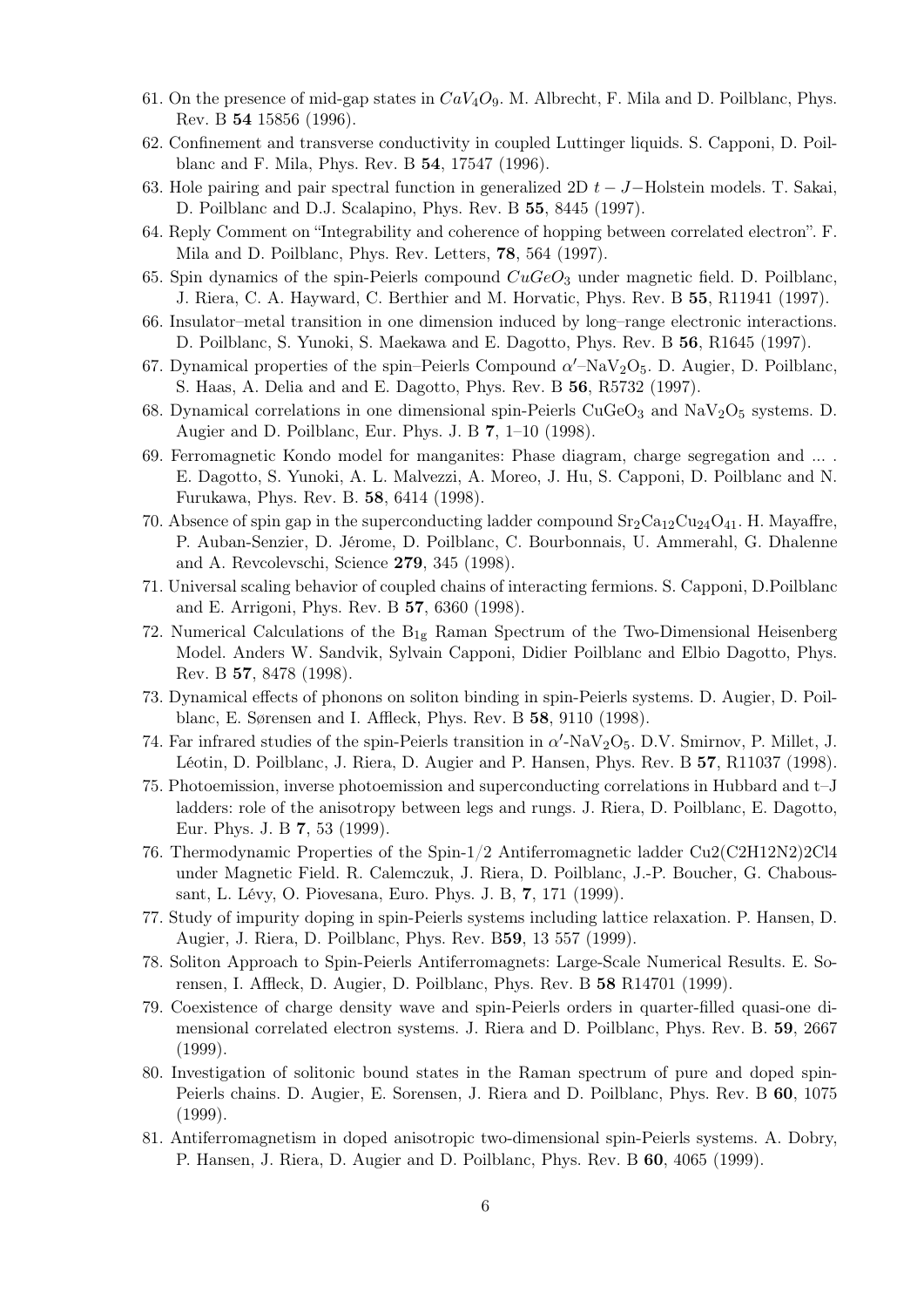- 82. Low-energy excitations of spin-Peierls chains with modified bond impurities. D. Augier, J. Riera, and D. Poilblanc, Phys. Rev. B 61, 6741 (2000).
- 83. Effects of long range electronic interactions on a one-dimensional electron system. S. Capponi, D. Poilblanc and T. Giamarchi, Phys. Rev. B 61, 13 410 (2000).
- 84. Evolution of the spin gap upon doping a 2-leg ladder, D. Poilblanc, O. Chiappa, J. Riera, S. White and D. J. Scalapino, Phys. Rev. B 62, R14633 (2000).
- 85. Coexistence of charge density waves, bond order waves and spin density waves in quasi-one dimensional charge transfer salts. J. Riera and D. Poilblanc, Phys. Rev. B, 62 R16243  $(2000).$
- 86. Truncated Lanczos method: application to hole-doped spin ladders, O. Chiappa, S. Capponi and D. Poilblanc, Phys. Rev. B, 63 115120 (2001).
- 87. Fractionnally charged excitations in the charge density wave state of a quarter-filled t-J chain with quantum phonons. Ph. Maurel, M.-B. Lepetit and D. Poilblanc, Eur. Phys. J. B 21, 481 (2001).
- 88. Influence of the anion potential on the charge ordering in quasi-one dimensional charge transfer salts, J. Riera and D. Poilblanc, Phys. Rev. B 63 241102 (2001).
- 89. Charge profile of surface doped C60. Samuel Wehrli, Didier Poilblanc and T.M. Rice, Eur. Phys. J. B 23, 345-350 (2001).
- 90. Low-frequency current fluctuations in doped ladders. Kenji Tsutsui, Didier Poilblanc and Sylvain Capponi, Phys. Rev. B 65, 020406(R) (2002).
- 91. Li Induced Spin and Charge Excitations in a Spin Ladder. Andreas Laeuchli, Didier Poilblanc, T.M. Rice, Phys. Rev. Letters 88 257201 (2002).
- 92. Charge and spin inhomogeneous phases in the ferromagnetic Kondo lattice model. D.J. Garcia, K. Hallberg, C.D. Batista, S. Capponi, D. Poilblanc, M. Avignon and B. Alascio, Phys. Rev. B 65 134444, (2002).
- 93. Calculation of  $\Delta(k,\omega)$  for a 2D t-J model. D. Poilblanc and D.J. Scalapino, Phys. Rev. B 66 052513 (2002).
- 94. Charge density correlations in t-J ladders investigated by the contractor-renormalisation method, S. Capponi, D. Poilblanc, Phys. Rev. B 66, 180503 (2002).
- 95. Tetramerisation of a frustrated spin-1/2 chain, Federico Becca, Frédéric Mila and Didier Poilblanc, Phys. Rev. Lett. 91, 067202 (2003).
- 96. Les échelles quantiques, Thierry Giamarchi, Edmond Orignac et Didier Poilblanc, Pour la Science, No 305, p.58, Mars 2003.
- 97. Doped coupled frustrated spin-1/2 chains with four-spin exchange, Nicolas Laflorencie and Didier Poilblanc, Phys. Rev. Letters 90, 157202 (2003).
- 98. Superconducting fluctuations in the Luther-Emery liquid, Edmond Orignac and Didier Poilblanc, Phys. Rev. B 68, 052504 (2003).
- 99. Superconducting gap in a two-leg tJ ladder, Didier Poilblanc, D. J. Scalapino and Sylvain Capponi, Phys. Rev. Lett. 91, 137203 (2003).
- 100. Theoretical Study of Half-Doped Models for Manganites: Fragility of the CE Phase with Disorder, Two Types of Colossal Magnetoresistances, and Charge-Ordered States for Electron-Doped Materials, H. Aliaga, D. Magnoux, A. Moreo, D. Poilblanc, S. Yunoki, E. Dagotto, Phys. Rev. B 68, 104405 (2003).
- 101. Magnetic ordering in doped spin-Peierls systems, Nicolas Laflorencie, Didier Poilblanc and Anders Sandvik, Phys. Rev. B 69, 212412 (2004).
- 102. Spin-charge separation in two-dimensional frustrated quantum magnets, Andreas Laüchli and Didier Poilblanc, Phys. Rev. Lett. 92, 236404 (2004).
- 103. Resonant magnetic mode in superconducting 2-leg ladders, D. Poilblanc, E. Orignac, S.R. White, S. Capponi, Phys. Rev. B 69, 220406 (2004).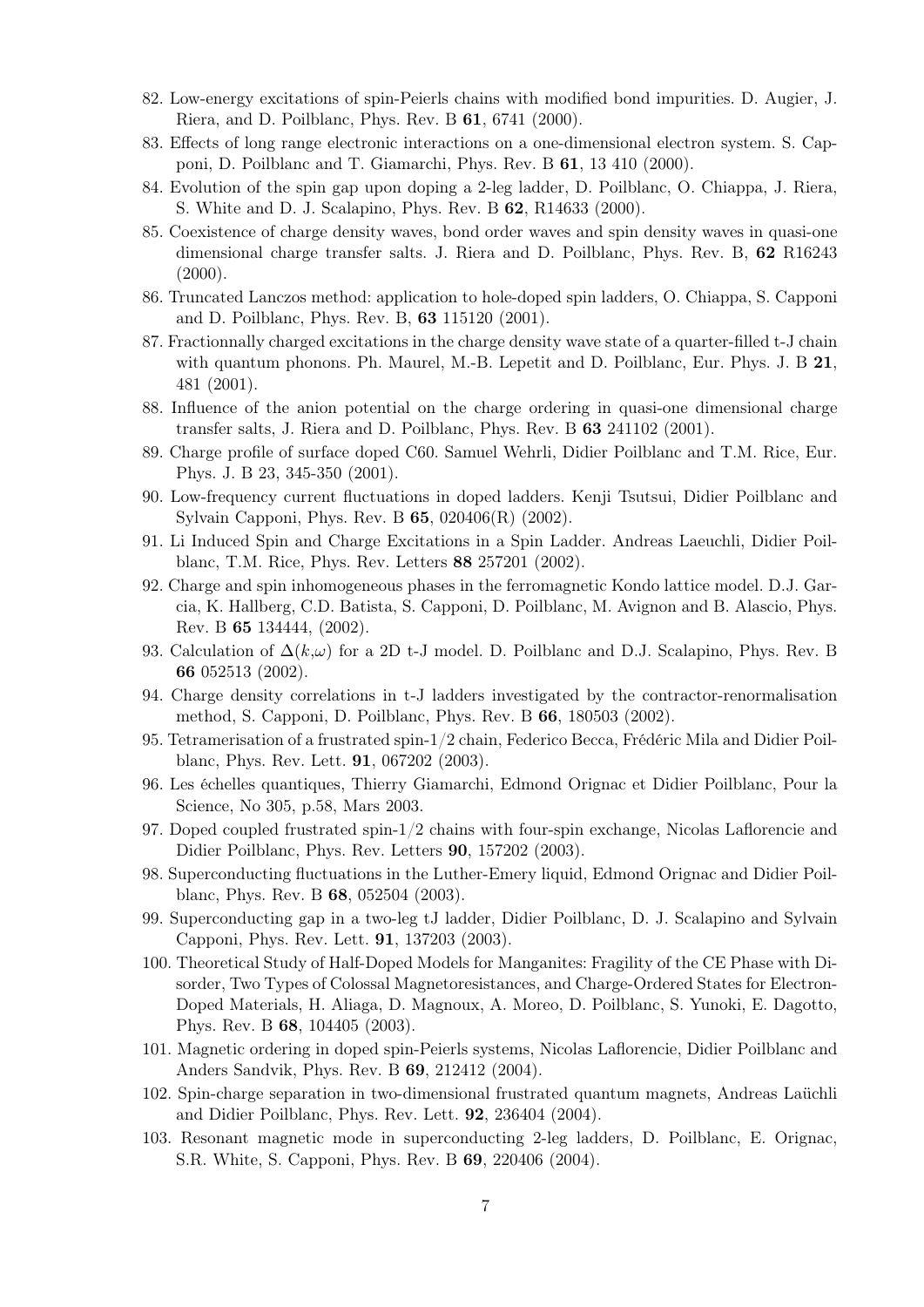- 104. Enhanced pairing in doped quantum magnets with frustrated hole motion, Didier Poilblanc, Phys. Rev. Lett. 93, 193204 (2004).
- 105. Critical properties of doped spin-Peierls chains, Nicolas Laflorencie, Didier Poilblanc and Manfred Sigrist, Phys. Rev. B 71, 212403 (2005).
- 106. Gap function  $\Phi(k,\omega)$  for a two-leg t-J ladder and the pairing interaction, Didier Poilblanc and D.J. Scalapino, Phys. Rev. B 71, 174403 (2005).
- 107. Stability of Inhomogeneous Superstructures from Renormalized Mean-field Theory of the t–J Model, D. Poilblanc, Phys. Rev. B 72, 060508(R) (2005).
- 108. Doped two-leg ladder with ring exchange, G. Roux, S.R. White, S. Capponi, A. Läuchli, D. Poilblanc, Phys. Rev. B 72, 014523 (2005).
- 109. Spinon deconfinement around a vacancy in frustrated quantum antiferromagnets, Didier Poilblanc, Andreas Laeuchli, Matthieu Mambrini, Frederic Mila, Phys. Rev. B 73, 100403(R) (2006).
- 110. Magnetization plateaux induced by a coupling to the lattice, T. Vekua, D.C. Cabra, A. Dobry, C. Gazza, D. Poilblanc, Phys. Rev. Lett. 96, 117205 (2006).
- 111. Zeeman effect in superconducting two-leg ladders: irrational magnetization plateaus and exceeding the Pauli limit. G. Roux, S.R. White, S. Capponi and D. Poilblanc, Phys. Rev. Lett. 97, 087207 (2006).
- 112. Bond-order modulated staggered flux phase for the t−J model on the square lattice, Cedric Weber, Didier Poilblanc, Sylvain Capponi, Frederic Mila, Cyril Jaudet, Phys. Rev. B 74, 104506 (2006).
- 113. Doping quantum dimer models, D. Poilblanc, F. Alet, F. Becca, A. Ralko, F. Trousselet & F. Mila, Phys. Rev. B 74, 014437 (2006).
- 114. Plaquette valence bond ordered phase in the  $J_1-J_2-J_3$  Heisenberg  $S=1/2$  antiferromagnet on the square lattice, M. Mambrini, A. Läuchli, D. Poilblanc and F. Mila, Phys. Rev. B 74, 144422 (2006).
- 115. Spin-rotationally symmetric domain flux phases in underdoped cuprates, Marcin Raczkowski, Didier Poilblanc, Raymond Frésard and Andrzej M. Oleś, Phys. Rev. B 75, 094505 (2007).
- 116. Plaquette valence bond order in the 1/4-filled extended Hubbard model on the checkerboard lattice, Martin Indergand, Carlston Honerkamp, Andreas Läuchli, Didier Poilblanc and Manfred Sigrist, Phys. Rev. B 75, 045105 (2007).
- 117. Bosonization and DMRG study of FFLO phase and irrational magnetization plateaus in coupled chains, G. Roux, E. Orignac, P. Pujol, D. Poilblanc, Phys. Rev. B, 75 245119 (2007).
- 118. Thermodynamic properties of the coupled dimer system Cu2(C5H12N2)2Cl4, S. Capponi and D. Poilblanc, Phys. Rev. B 75, 092406 (2007).
- 119. Doped Singlet-Pair Crystal in the Hubbard model on the checkerboard lattice, Didier Poilblanc, Karlo Penc, Nic Shannon, Phys Rev. B 75, 220503(R) (2007).
- 120. Phase separation and flux quantization in the doped quantum dimer model on the square and triangular lattices, A. Ralko, F. Mila, D. Poilblanc, Phys. Rev Lett. 99 127202 (2007).
- 121. Exotic Mott phases of the extended t–J model on the checkerboard lattice at commensurate densities, Didier Poilblanc, Phys. Rev. B 76 115104 (2007).
- 122. Criticality of a classical dimer model on the triangular lattice, F. Trousselet, P. Pujol, F. Alet, D. Poilblanc, Phys. Rev. E 76 041125 (2007).
- 123. Breathers and Raman scattering in a two-leg ladder with staggered Dzialoshinskii-Moriya interaction, E. Orignac, R. Citro, S. Capponi, D. Poilblanc, Phys. Rev. B 76, 144422 (2007).
- 124. Diamagnetism of two-leg ladders and probing the nature of commensurate phases, G. Roux, E. Orignac, S.R. White and D. Poilblanc, Phys. Rev. B 76 195105 (2007).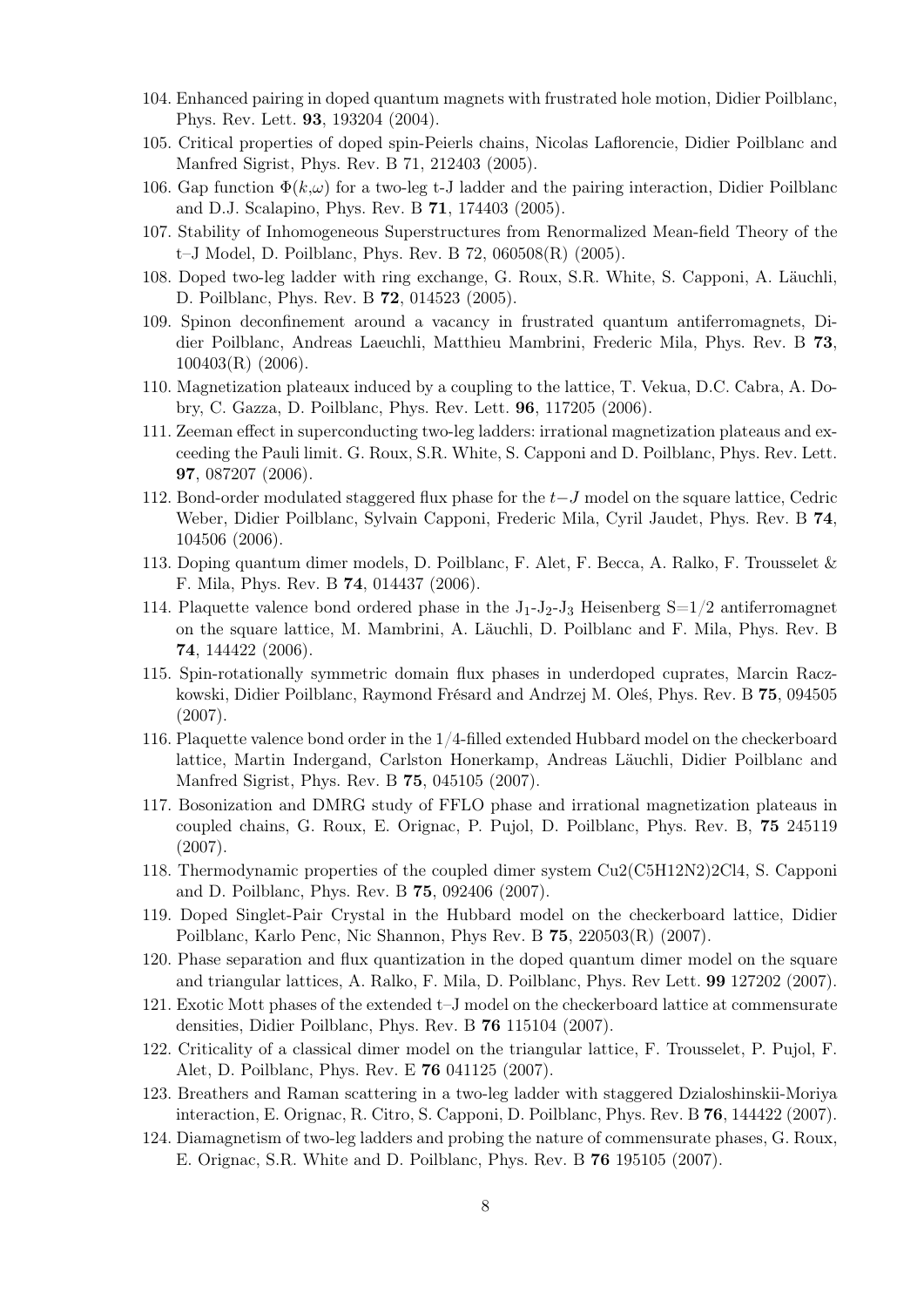- 125. Unidirectional d-wave superconducting domains in the two-dimensional t-J model, M. Raczkowski, M. Capello, D Poilblanc, R. Frésard and A. Oleś, Phys. Rev. B 76, 140505(R) (2007).
- 126. Generic mixed columnar-plaquette phases in Rokhsar-Kivelson models, R. Ralko, D. Poilblanc and R. Moessner, Phys. Rev. Lett., 100, 037201 (2008).
- 127. Superconductivity: beyond convention, D. Poilblanc, Nature Physics, 4 16 (2008).
- 128. Properties of holons in the Quantum Dimer Model, D. Poilblanc, Phys. Rev. Lett. 100, 157206 (2008).
- 129. Dynamics of the Pairing Interaction in the Hubbard and t-J Models of High-Temperature Superconductors, T.A. Maier, D. Poilblanc, D.J. Scalapino, Phys. Rev. Lett. 100, 237001 (2008).
- 130. Stability of RVB hole stripes in high-temperature superconductors, Manuela Capello, Marcin Raczkowski, Didier Poilblanc, Phys. Rev. B 77, 224502 (2008).
- 131. Magnetic field-induced transition in a quantum magnet described by the Quantum Dimer Model, A. Ralko, F. Becca, D. Poilblanc, Phys. Rev. Lett., 101, 117204 (2008).
- 132. Mixed Columnar-Plaquette Crystal of correlated fermions on the 2D pyrochlore lattice at fractional filling, F. Trousselet, D. Poilblanc, R. Moessner, Phys. Rev. B 78, 195101 (2008).
- 133. Thermodynamics of the Spin Luttinger-Liquid in a Model Ladder Material, Ch. Rüegg, K. Kiefer, B. Thielemann, D. F. McMorrow, V. Zapf, B. Normand, M. Zvonarev, P. Bouillot, C. Kollath, T. Giamarchi, S. Capponi, D. Poilblanc, D. Biner, K. W. Krämer, Phys. Rev. Lett. **101**, 247202 (2008).
- 134. Many-body calculation of the spatial extent of the wave-function of a non-magnetic impurity in a d-wave high-temperature superconductor using the t–J model, Manuela Capello and Didier Poilblanc, Phys. Rev. B 79, 224507 (2009).
- 135. Supersolid Phases of a Doped Valence-Bond Quantum Antiferromagnet: Evidence for a Coexisting Superconducting Order Parameter, Marcin Raczkowski and Didier Poilblanc, Phys. Rev. Lett. 103, 027001 (2009).
- 136. Theory of the Raman spectra of the Shastry-Sutherland antiferromagnet SrCu2(BO3)(2) doped with nonmagnetic impurities, S. Capponi, D. Poilblanc, F. Mila, Phys. Rev. B 80, 094407 (2009).
- 137. A Generalized Quantum Dimer Model Applied to the Frustrated Heisenberg Model on the Square Lattice: Emergence of a Mixed Columnar-Plaquette Phase, A. Ralko, M. Mambrini, and D. Poilblanc, Phys. Rev. B 80, 184427 (2009).
- 138. Effective Quantum Dimer Model for the Kagome Heisenberg Antiferromagnet: Nearby Quantum Critical Point and Hidden Degeneracy, D. Poilblanc, M. Mambrini, and D. Schwandt, Phys. Rev. B 81, 180402 (RC) (2010).
- 139. Quantum Melting of Valence Bond Crystal Insulators and Novel Supersolid Phase at Commensurate Density, A. Ralko, F. Trousselet, and D. Poilblanc, Phys. Rev. Lett. 104, 127203 (2010).
- 140. Generalized Hardcore Dimer Models approach to low-energy Heisenberg frustrated antiferromagnets: general properties and application to the kagome antiferromagnet, D. Schwandt, M. Mambrini, and D. Poilblanc, Phys. Rev. B 81, 214413 (2010).
- 141. Pair Density Waves in Coupled Doped Two-Leg Ladders, J. Almeida, G. Roux, and D. Poilblanc, Phys. Rev. B 82, 041102(R) (2010).
- 142. Entanglement spectra of quantum Heisenberg ladders, Didier Poilblanc, Phys. Rev. Lett. 105, 077202 (2010).
- 143. Impurity-doped Kagome Antiferromagnet: A Quantum Dimer Model Approach, D. Poilblanc and A. Ralko, Rev. B 82, 174424 (2010).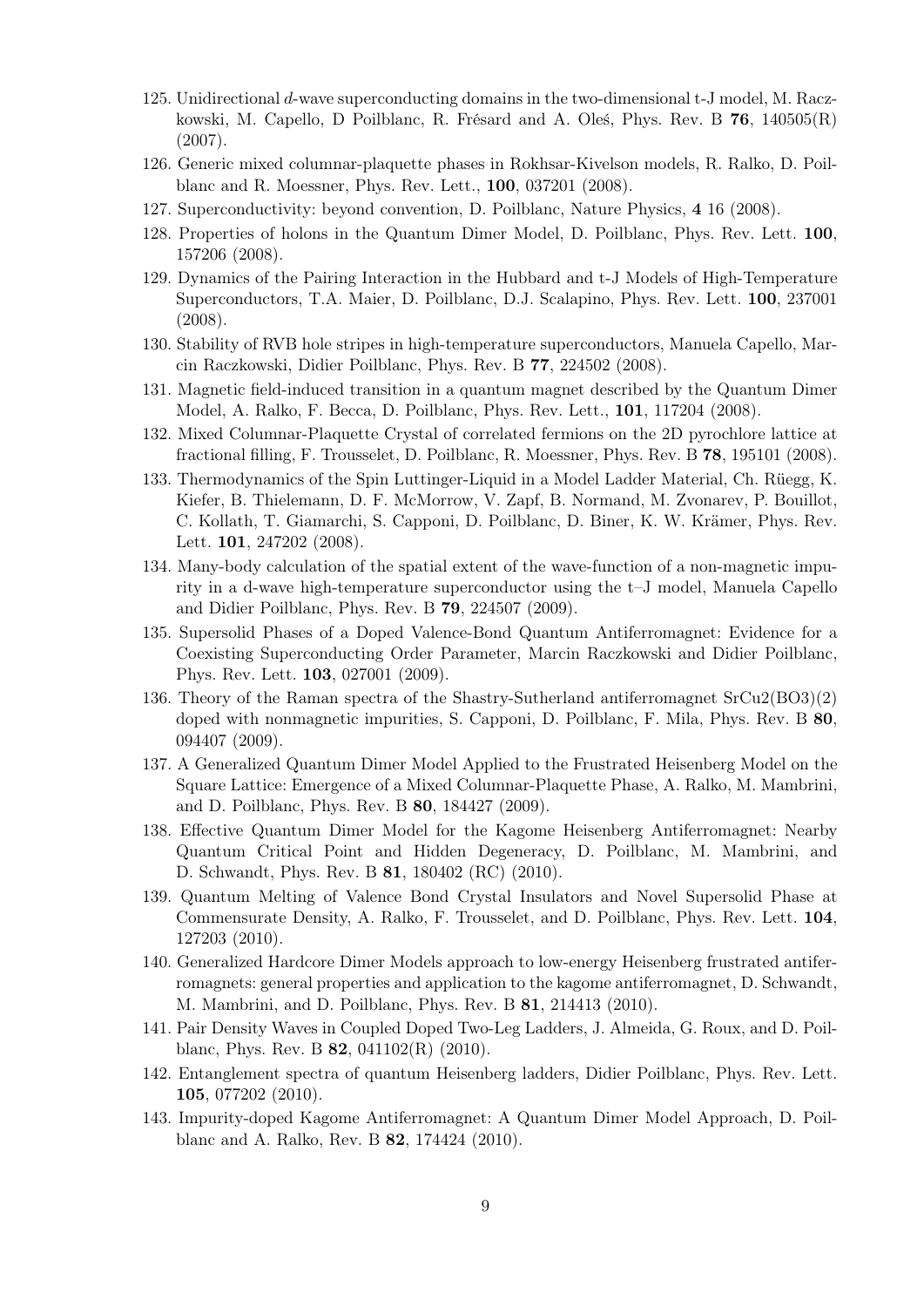- 144. Two-dimensional quantum liquids from interacting non-Abelian anyons, Andreas W.W. Ludwig, Didier Poilblanc, Simon Trebst and Matthias Troyer, New J. Phys. 13, 045014  $(2011).$
- 145. Out-of-equilibrium Correlated Systems : Bipartite Entanglement as a Probe of Thermalization, Didier Poilblanc, Phys. Rev. B 84, 045120 (2011).
- 146. Quantum Spin Ladders of non-Abelian anyons, Didier Poilblanc, Andreas W. W. Ludwig, Simon Trebst and Matthias Troyer, Phys. Rev. B 83, 134439 (2011).
- 147. Valence-bond crystal in the extended kagome spin-1/2 quantum Heisenberg antiferromagnet: A variational Monte Carlo approach, Yasir Iqbal, Federico Becca, Didier Poilblanc, Phys. Rev. B 83, 100404(R) (2011).
- 148. Entanglement spectrum and boundary theories with projected entangled-pair states, J. Ignacio Cirac, Didier Poilblanc, Norbert Schuch, Frank Verstraete, Phys. Rev. B 83, 245134 (2011).
- 149. Projected wave function study of Z2 spin liquids on the kagome lattice for the spin-1/2 quantum Heisenberg antiferromagnet, Yasir Iqbal, Federico Becca, Didier Poilblanc, Phys. Rev. B 84, 020407(R) (2011), Editor's suggestion.
- 150. Competing Valence Bond Crystals in the Kagome Quantum Dimer Model, Didier Poilblanc, Grégoire Misguich, Phys. Rev. B 84, 214401 (2011).
- 151. Fractionalization of itinerant anyons in one dimensional chains, Didier Poilblanc, Matthias Troyer, Eddy Ardonne, Parsa Bonderson, Phys. Rev. Lett. 108, 207201 (2012).
- 152. Statistical transmutation in doped quantum dimer models, C. A. Lamas, A. Ralko, D. C. Cabra, D. Poilblanc, P. Pujol, Phys. Rev. Lett. 109, 016403 (2012).
- 153. Topological and Entanglement Properties of Resonating Valence Bond wavefunctions, Didier Poilblanc, Norbert Schuch, David Pérez-García, J. Ignacio Cirac, Physical Review B 86, 014404 (2012).
- 154. Valence-bond crystals in the kagome spin-1/2 Heisenberg antiferromagnet: Symmetry classification and projected wave function study, Yasir Iqbal, Federico Becca, Didier Poilblanc, New J. Phys. 14, 115031 (2012).
- 155. Resonating valence bond states in the PEPS formalism, Norbert Schuch, Didier Poilblanc, J. Ignacio Cirac, David Perez-Garcia, Phys. Rev. B 86, 115108 (2012), Editor's suggestion.
- 156. Statistics of holes and nature of the superfluid phases in quantum dimer models, C. A. Lamas, A. Ralko, M. Oshikawa, D. Poilblanc, and P. Pujol, Phys. Rev. B 87, 104512 (2013).
- 158. Gapless spin-liquid phase in the kagome spin-1/2 Heisenberg antiferromagnet, Yasir Iqbal, Federico Becca, Sandro Sorella and Didier Poilblanc, Phys. Rev. B 87, 060405(R) (2013).
- 159. Topological order in PEPS: Transfer operator and boundary Hamiltonians, Norbert Schuch, Didier Poilblanc, J. Ignacio Cirac, and David Perez-Garcia, Phys. Rev. Lett. 111, 090501 (2013).
- 160. One-dimensional itinerant interacting non-Abelian anyons, Didier Poilblanc, Adrian Feiguin, Matthias Troyer, Eddy Ardonne, and Parsa Bonderson, Phys. Rev. B 87, 085106 (2013).
- 161. Constructing gapless spin liquid state for the spin-1/2  $J_1-J_2$  Heisenberg model on a square lattice, Ling Wang, Didier Poilblanc, Zhengcheng Gu, X. G. Wen and F. Verstraete, Phys. Rev. Lett. 111, 037202 (2013).
- 162. Simplex  $\mathbb{Z}_2$  spin liquids on the Kagome lattice with Entangled Pair States: spinon and vison coherence lengths, topological entropy and gapless edge modes, Didier Poilblanc and Norbert Schuch, Phys. Rev. B 87, 140407 (2013).
- 163. Field-induced superfluids and Bose liquids in projected entangled pair states, Didier Poilblanc, Norbert Schuch, and J. Ignacio Cirac, Phys. Rev. B 88, 144414 (2013).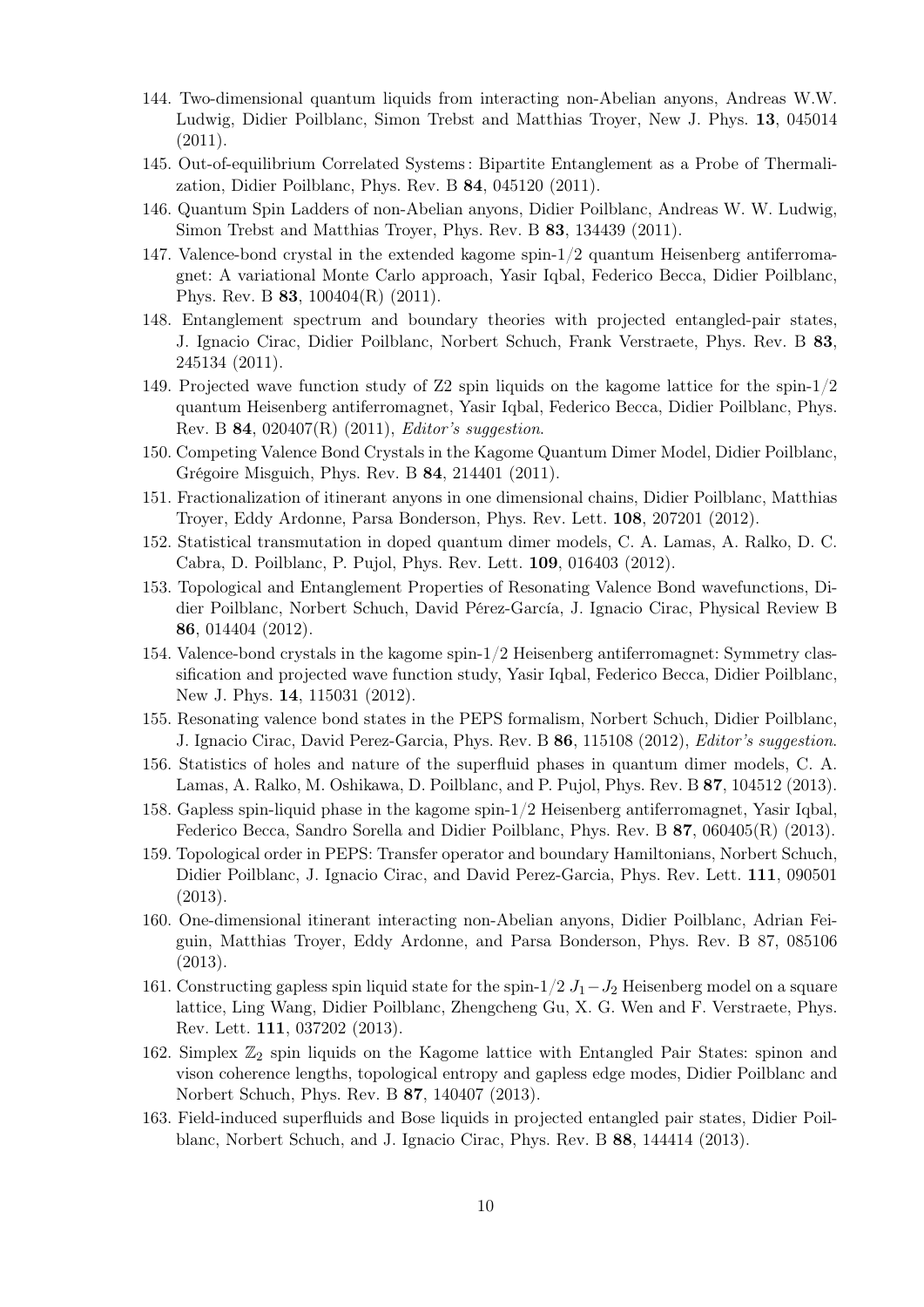- 164. Edge theories in Projected Entangled Pair State models, S. Yang, L. Lehman, D. Poilblanc, K. Van Acoleyen, F. Verstraete, J.I. Cirac, and N. Schuch, Phys. Rev. Lett. 112, 036402 (2014).
- 165. Vanishing spin gap in a competing spin-liquid phase in the kagome Heisenberg antiferromagnet, Yasir Iqbal, Didier Poilblanc, and Federico Becca, Phys. Rev. B 89, 020407(R) (2014).
- 166. RVB superconductors with fermionic projected entangled pair states, D. Poilblanc and P. Corboz, Phys. Rev. B 89, 241106 (R) (2014).
- 167. Nematic and supernematic phases in Kagome quantum antiferromagnets under a magnetic field, Thibaut Picot and Didier Poilblanc, Phys. Rev. B 91, 064415 (2015).
- 168. Entanglement Hamiltonian of the quantum Néel state, D. Poilblanc, J. Stat. Mech. (2014) P10026, Special Issue on "Quantum Entanglement in Condensed Matter Physics" (invitation); arXiv:1407.3830.
- 169. Real space imaging of spin polarons in Zn doped  $SrCu<sub>2</sub>(BO<sub>3</sub>)<sub>2</sub>$ , M. Yoshida, H. Kobayashi, I. Yamauchi, M. Takigawa, S. Capponi, D. Poilblanc, F. Mila, K. Kudo, Y. Koike, and N. Kobayashi, Phys. Rev. Lett. 114, 056402 (2015).
- 170. Semionic resonating valence bond states, Mohsin Iqbal, Didier Poilblanc, and Norbert Schuch, Phys. Rev. B 90, 115129 (2014).
- 171. Spin- $\frac{1}{2}$  Heisenberg  $J_1$ - $J_2$  antiferromagnet on the kagome lattice, Yasir Iqbal, Didier Poilblanc, and Federico Becca, Phys. Rev. B 91, 020402(R) (2015).
- 172. Chiral topological spin liquids with projected entangled pair states, Didier Poilblanc, J. Ignacio Cirac, Norbert Schuch, Phys. Rev. B 91, 224431 (2015).
- 173. Effective models of doped quantum ladders of non-Abelian anyons, Medha Soni, Matthias Troyer and Didier Poilblanc, Phys. Rev. B. 93, 035124 (2016).
- 174. Spin-S Kagome quantum antiferromagnets in a field with tensor networks, Thibaut Picot, Marc Ziegler, Román Orus, and Didier Poilblanc, Phys. Rev. B 93, 060407 (2016).
- 175. Spin liquid nature in the Heisenberg J1-J2 triangular antiferromagnet, Yasir Iqbal, Wen-Jun Hu, Ronny Thomale, Didier Poilblanc, and Federico Becca, Phys. Rev. B 93, 144411 (2016), Editors' Suggestion.
- $176. SU(2)<sub>1</sub>$  chiral edge modes of a critical spin liquid, Didier Poilblanc, Norbert Schuch, and Ian Affleck, Phys. Rev. B 93, 174414 (2016), Editors' Suggestion.
- 177. Quasi-particle interactions in frustrated Heisenberg chains, Laurens Vanderstraeten, Jutho Haegeman, Frank Verstraete, and Didier Poilblanc, Phys. Rev. B 93, 235108 (2016).
- 178. The spin-1/2 Kagome XXZ model in a field: competition between lattice nematic and solid orders, Augustine Kshetrimayum, Thibaut Picot, Roman Orus, and Didier Poilblanc, Phys. Rev. B 94, 235146 (2016).
- 179. Systematic construction of spin liquids on the square lattice from tensor networks with SU(2) symmetry, Matthieu Mambrini, Román Orús, and Didier Poilblanc, Phys. Rev. B 94, 205124 (2016).
- 180. Quantum critical phase in the frustrated spin-1/2 Heisenberg model on the square lattice, Didier Poilblanc and Matthieu Mambrini, Phys. Rev. B **96**, 014414 (2017).
- 181. Investigation of the chiral Heisenberg quantum AFM using PEPS, Didier Poilblanc, Phys. Rev. B 96, 121118(R) (2017).
- 182. Entanglement properties of the SU(3) AKLT state on the square lattice, Olivier Gauthé and Didier Poilblanc, Phys. Rev. B 96, 121115(R) (2017).
- 183. Topological  $\mathbb{Z}_2$  resonating-valence-bond spin liquid on the square lattice, Ji-Yao Chen and Didier Poilblanc, Phys. Rev. B 97, 161107 (2018).
- 184. Competing orders in the Hofstadter t-J model, Wei-Lin Tu, Frank Schindler, Titus Neupert, and Didier Poilblanc, Phys. Rev. B 97, 035154 (2018).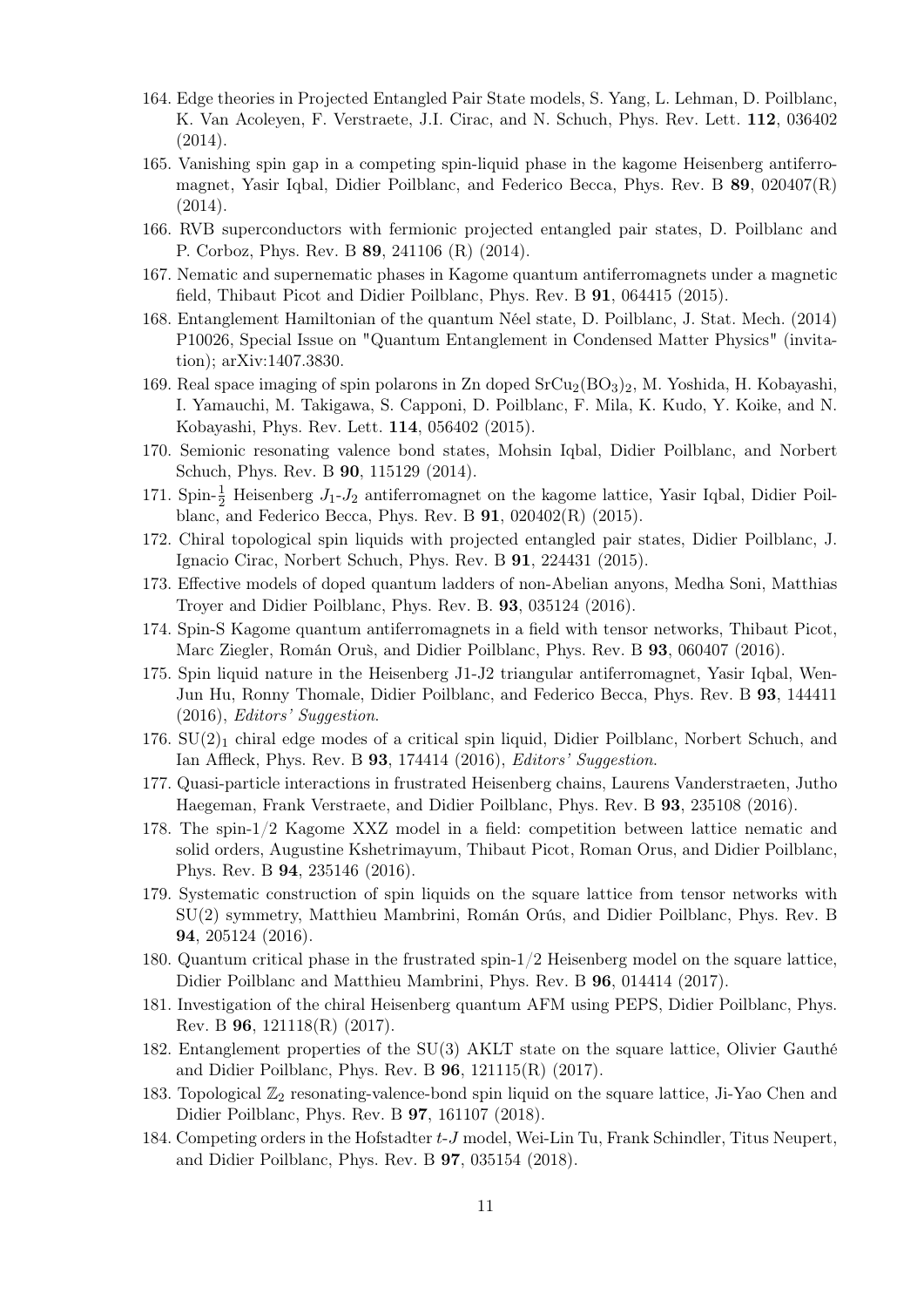- 185. Persistence of the gapless spin liquid in the breathing kagome Heisenberg antiferromagnet, Yasir Iqbal, Didier Poilblanc, and Federico Becca, Phys. Rev. B 97, 115127 (2018).
- 186. Discrete lattice symmetry breaking in a two-dimensional frustrated spin-1 Heisenberg model, Ji-Yao Chen, Sylvain Capponi, and Didier Poilblanc, Phys. Rev. B 98, 045106 (2018).
- 187. Non-Abelian chiral spin liquid in a quantum antiferromagnet revealed by an iPEPS study Ji-Yao Chen, Laurens Vanderstraeten, Sylvain Capponi, Didier Poilblanc, Phys. Rev. B 98, 184409 (2018).
- 188. SU(4) topological RVB spin liquid on the square lattice, Olivier Gauthé, Sylvain Capponi, Didier Poilblanc, Physical Review B 99, 241112 (2019).
- 189. Novel families of AKLT states with arbitrary self-conjugate edge states, Samuel Gozel, Didier Poilblanc, Ian Affleck, Frédéric Mila, Nuclear Physics B, 114663 (2019).
- 190. Critical colored-RVB states in the frustrated quantum Heisenberg model on the square lattice, D Poilblanc, M Mambrini, S Capponi, SciPost Phys. 7, 041 (2019).
- 191. Gapped  $\mathbb{Z}_2$  spin liquid in the breathing kagome Heisenberg antiferromagnet, Mohsin Iqbal, Didier Poilblanc, Norbert Schuch, Physical Review B 101, 155141 (2020).
- 192. Ground-state properties of the one-dimensional Hubbard model with pairing potential, M.H. Chung, S. Capponi, D. Poilblanc, arXiv preprint arXiv:1912.10203.
- 193. Spin- $\frac{1}{2}$  Kagome-Heisenberg antiferromagnet with strong breathing anisotropy, Saeed S. Jahromi, Román Orús, Didier Poilblanc, Frédéric Mila, arXiv preprint arXiv:1912.10756, submitted to Phys. Rev. B.
- 194.  $SU(3)_1$  Chiral Spin Liquid on Square Lattice: a View from Symmetric PEPS, Ji-Yao Chen, Sylvain Capponi, Alexander Wietek, Matthieu Mambrini, Norbert Schuch and Didier Poilblanc, Physical Review Letters 125, 017201 (2020).
- 195. Quantum spin liquid phases in the bilinear-biquadratic two-SU(4)-fermion Hamiltonian on the square lattice, O. Gauthé, S. Capponi, M. Mambrini and D. Poilblanc, Physical Review B 101, 205144 (2020).
- 196. Gapless quantum spin liquid and global phase diagram of the spin- $1/2$   $J_1-J_2$  square antiferromagnetic Heisenberg model, Wen-Yuan Liu, Shou-Shu Gong, Yu-Bin Li, Didier Poilblanc, Wei-Qiang Chen, Zheng-Cheng Gu, in preparation for submission in Phys. Rev. X.
- 197. Investigation of the Néel phase of frustrated Heisenberg antiferromagnets by differentiable symmetric tensor networks, Juraj Hasik, Didier Poilblanc and Federico Becca, in preparation for submission in Phys. Rev. X.
- 198. Finite temperature iPEPS study of spin-1/2 Heisenberg antiferromagnets on the square lattice, F. Alet, M. Mambrini and D. Poilblanc, in preparation for submission in Phys. Rev. B.

#### 0.2.2 Actes de conférence avec comité de lecture

Cette liste contient 24 "Invited papers" sur 35.

- 199. Quantized density wave ordering induced by a magnetic field in quasi one dimensional conductors in the weak coupling limit. D. Poilblanc, M. Héritier, G. Montambaux, P. Lederer, Proceedings of the Yamada Conference XV on Quasi One Dimensional Conductors, Lake Kawaguchi, Japan, Physica 143B 436-438 (1986) et Syn. Met. 19, 994 (1986).
- 200. Quantum cascade of field-induced SDW phases in quasi-1D conductors. G. Montambaux, D. Poilblanc, P. Lederer, M. Héritier, Proceedings of the  $6<sup>th</sup>$  General Conference of the Condensed Matter Division of the European Physical Society, Stockholm, Physica Scripta, 13, 267-271 (1986), Invited paper.
- 201. Magnetorotons in an ultra quantum crystal; field induced spin density wave phases. P. Lederer, D. Poilblanc, G. Montambaux, *Proceedings LT18, Kyoto*, Jap. J. Appl. Phys. 26, 573 (1987).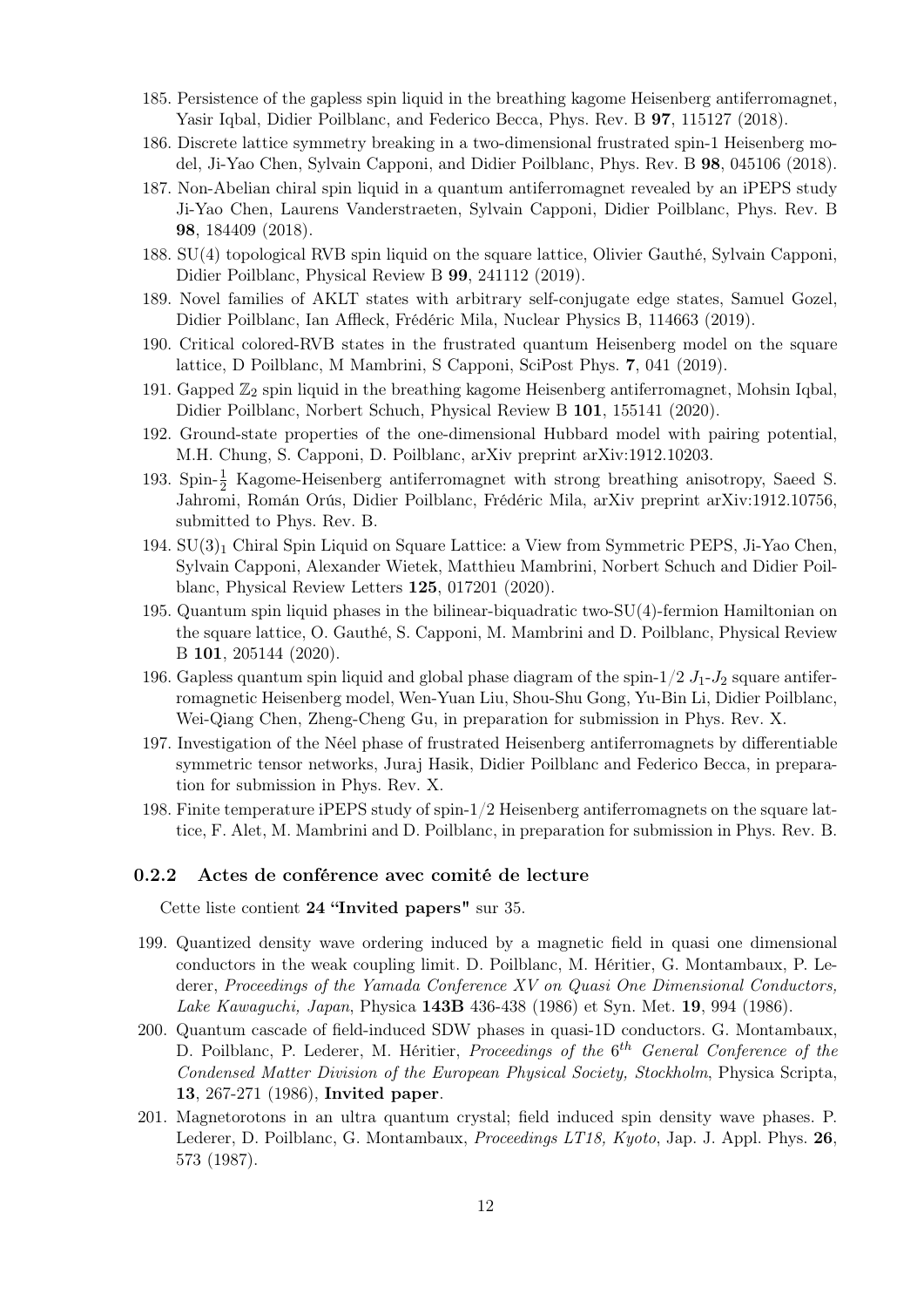- 202. Electromagnetic gauge invariance and orbital motion in field-induced spin-density-wave collective modes: Magnetorotons. P. Lederer and D. Poilblanc, J. Appl. Phys. 63, 3076 (1988).
- 203. Superconductivity in correlated wavefunctions. C. Gros, D. Poilblanc, T.M. Rice, F.C. Zhang, Proceeding of the International Conference on High Temperature Superconductors and Materials and Mechanism of Superconductivity, Interlaken, Invited paper, Physica C 153-155, 543 (1988).
- 204. Exact states and RVB states of a periodic two-dimensional cluster of the Heisenberg model. D. Poilblanc, *Proceeding of the International Conference on High Temperature Supercon*ductors and Materials and Mechanism of Superconductivity, Interlaken, Invited paper, Physica C 153-155 1259 (1988).
- 205. Two-dimensional antiferromagnetic Heisenberg model: Exact and RVB states. D. Poilblanc, Proceedings of the Adriatico Research Conference and Workshop on Towards the Theoretical Understanding of High  $T_c$  Superconductors, Triesta, Prog. in High Temp. Supercond., Vol. 14, 445 (World Scientific, 1988), Int. J. of Modern Physics, Vol. 1, No. 5, 981-992 (1988).
- 206. Numerical study of the t-J model: exact ground state and flux phases. Y. Hasegawa, D. Poilblanc, Proceedings of the Adriatico Research Conference and Workshop on Towards the Theoretical Understanding of High  $T_c$  Superconductors, Triesta, Prog. in High Temp. Supercond. (World Scientific, 1989), Int. J. of Modern Physics (1989).
- 207. Recent advances on the stability and properties of commensurate flux phases. P. Lederer, D. Poilblanc, T. M. Rice, Proceedings of the IBM Japan International symposium on Strong Correlation and Superconductivity,  $M<sup>t</sup>$  Fuji, Japan, 21-25 May 1989, H. Fukuyama, ed., Springer, p.16 (1989) Invited paper.
- 208. Correlated electron motion, flux states and superconductivity. P. Lederer, D. Poilblanc, T. M. Rice, Proceeding of the International Conference on High Temperature Superconductors and Materials and Mechanism of Superconductivity, Stanford, Invited paper, Physica C162-164, 587 (1989).
- 209. Numerical study of flux phases. D. Poilblanc, Y. Hasegawa, Proceedings of the International Conference on Highly Correlated Electron Systems, Invited paper, Santa Fe (1989), Physica B 163, 538 (1990).
- 210. Chiral fluctuations in t-J and frustrated Heisenberg models. D. Poilblanc, Proceeding of the International Conference on High Temperature Superconductors and Materials and Mechanism of Superconductivity, Kanazawa, Japan, Physica C 185-189, 1487 (1991).
- 211. Exact diagonalisation studies of 2-dim. quantum systems. D. Poilblanc, Proceedings of the International Conference on Physics in Two Dimensions, Neuchâtel, Switzerland (1991), Invited paper, Helvetica Physica Acta, 65 268 (1992).
- 212. Spin gap in the Heisenberg ladders: Excitation Spectrum and Thermodynamics. M. Troyer, H. Tsunetsugu, D. Würtz, D. Poilblanc, T.M. Rice, Proceeding of the International Conference on High Temperature Superconductors and Materials and Mechanism of Superconductivity, Grenoble, France (1994), Invited paper, Physica C (1994).
- 213. Exact diagonalisation studies of strongly correlated 2D lattice fermions. D. Poilblanc, Proceedings of the International Euroconference on Magnetic Correlations, Metal-Insulator-Transitions, and Superconductivity in Novel Materials, Würzburg, Germany (1994), Invited paper, J. Low Temp. Physics 99, 481 (1995).
- 214. Persistent currents in interacting electronic systems. G. Bouzerar and D. Poilblanc, "Correlated Fermions and Transport in Mesoscopic Systems", p. 149, Proceedings of the XXXIst Rencontres de Moriond, Les Arcs, January 20-27, 1996, Invited paper, T. Martin, G. Montambaux and J. Trân Thanh Vân eds., Editions Frontieres, Gif-sur-Yvette (1996).
- 215. Integrability and coherence of hopping between 1D correlated electron systems. F. Mila and D. Poilblanc, "Correlated Fermions and Transport in Mesoscopic Systems", p. 105,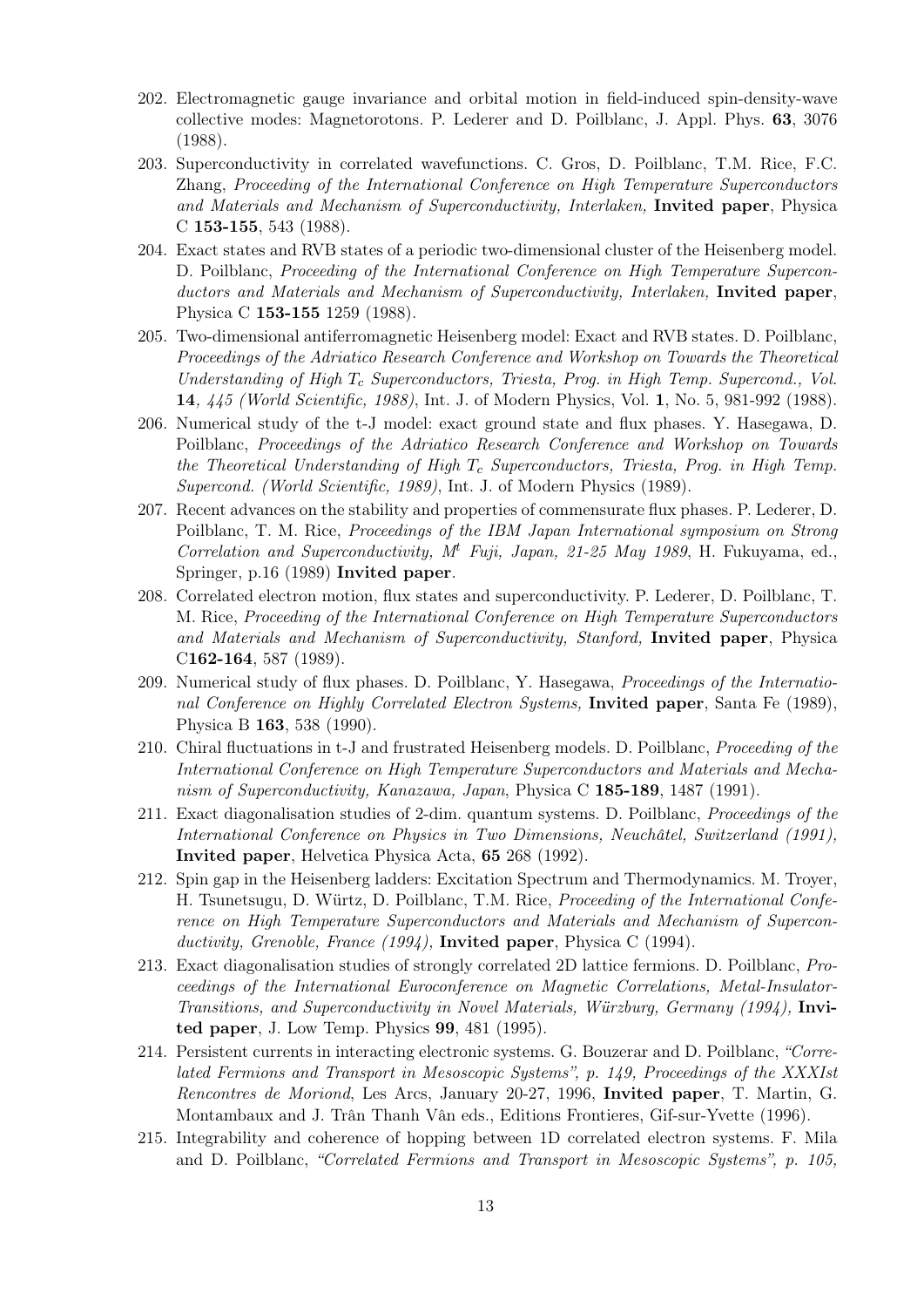Proceedings of the XXXIst Rencontres de Moriond, Invited paper, Les Arcs, January 20-27, 1996, T. Martin, G. Montambaux and J. Trân Thanh Vân eds., Editions Frontieres, Gif-sur-Yvette (1996).

- 216. Transverse transport in coupled strongly correlated electronic chains. S. Capponi and D. Poilblanc, Proceedings of the Euroconference on "Correlations in Unconventional Quantum Liquids", Evora, Portugal, 4-11 Oct. 1996, Invited paper, Z. Physik B 103, NO.2 (1997).
- 217. Physical properties of doped t-J and Hubbard ladders. D. Poilblanc, Proceedings of the International Conference on "Stripes and High Tc Superconductivity", Roma, June 2-6, 1998, Invited paper. in press.
- 218. Dynamical effects of phonons on soliton binding in quasi one-dimensional spin-Peierls systems. D. Augier, D. Poilblanc, E. Sorensen and I. Affleck, Proceedings of SCES (Paris July 98), Physica B 259-261, 1015 (1999).
- 219. Soliton bound states in dimerized spin systems, E. Sorensen, I. Affleck, D. Augier and D. Poilblanc, Density Matrix Renormalization (I. Peschel, K. Hallberg et X. Wang, eds.), Invited paper, Springer Lecture Notes (1999).
- 220. Effects of long range electronic interactions on a one-dimensional electron system, S. Capponi, D. Poilblanc and T. Giamarchi, Proceedings of "Organic superconductivity", 20th anniversary (Orsay, December 99), J. Phys. IV France 10, 119 (2000).
- 221. Coexistence of charge and SP orders in the  $1/4$ -filled ladder NaV<sub>2</sub>O<sub>5</sub>, *Proceedings of the* NATO ARW on "Open Problems in Strongly Correlated Systems", Invited paper, (April 2000, Bled Slovenia), NATO Science Series, II. Vol. 15, 151, Ed. by J. Bonca, P. Prelovsek, A. Ramsak and S. Sarkar (Kluwer Academic Publishers, The Netherlands).
- 222. Dynamic lattice distortions in high-Tc cuprates, T. Sakai and D. Poilblanc, Proceedings of the International Symposium on Physics in Local Lattice Distortions, Invited paper (Tsukuba, Japan), ed. by O. Oyanagi and A. Bianconi, AIP Conf. Proc. 554, 102 (2001).
- 223. Electronic Structure and Charge Distribution in the C60-FET, Samuel Wehrli, Didier Poilblanc, Maurice Rice, and Manfred Sigrist, AIP Conf. Proc. 633(1) 213 (14 Oct 2002).
- 224. Simulations of doped low-dimensional spin-1/2 gapped systems, N. Laflorencie and D. Poilblanc, Proceedings of the International Workshop on "Quantum Magnetism: Microscopic Techniques for Novel States of Matter", Invited paper, 288 WE-Heraeus-Seminar, Nov. 4-6 2002, Bad Honnef Physikzentrum (Germany) (Springer 2003).
- 225. Numerical investigations of t-J ladders, D. Poilblanc, Proceedings of The 7th International Conference on Materials and Mechanism of Superconductivity (M2S-HTC-VII), Invited paper, May 25-30 2003, Rio (Bresil), Physica C, "Superconductivity and its applications" (Elsevier, North-Holland, 2003).
- 226. Superconducting fluctuations in a Luther-Emery liquid, E. Orignac & D. Poilblanc, Proceedings of "The Fifth International Symposium on Cristalline Organic Metals, Superconductors and Ferromagnets", (ISCOM 2003), Journal de Physique IV, in press.
- 227. Magnetic ordering in doped coupled frustrated spin-1/2 chains with four-spin exchange, Nicolas Laflorencie and Didier Poilblanc, Proceedings of the 7th International Symposium of research in High Magnetic Fields, Invited paper, July 20-23 2003, Toulouse (France), Physica B 346, 6-10 (2004).
- 228. Confinement and critical regime in doped frustrated quasi-one dimensional magnets, Nicolas Laflorencie, Didier Poilblanc, Invited paper at SPQS, Sendai July 2004.
- 229. Checkerboard order in the t–J model on the square lattice, D. Poilblanc, C. Weber, F. Mila, M. Sigrist, Contributed Paper, Proceedings of Int. Conf. on Magnetism, August 20-25 2006, Kyoto, Japan; Journal of Magnetism and Magnetic Materials (2007) 523.
- 230. Exotic phenomena in doped frustrated magnets, D. Poilblanc, M. Mambrini, A. Läuchli and F. Mila, Contributed Paper, Proceedings of Int. Conf. on "Highly Frustrated Magnetism", August 15-19 2006, Osaka, Japan; J. Phys.: Condens. Matter 19 (2007) 145205.